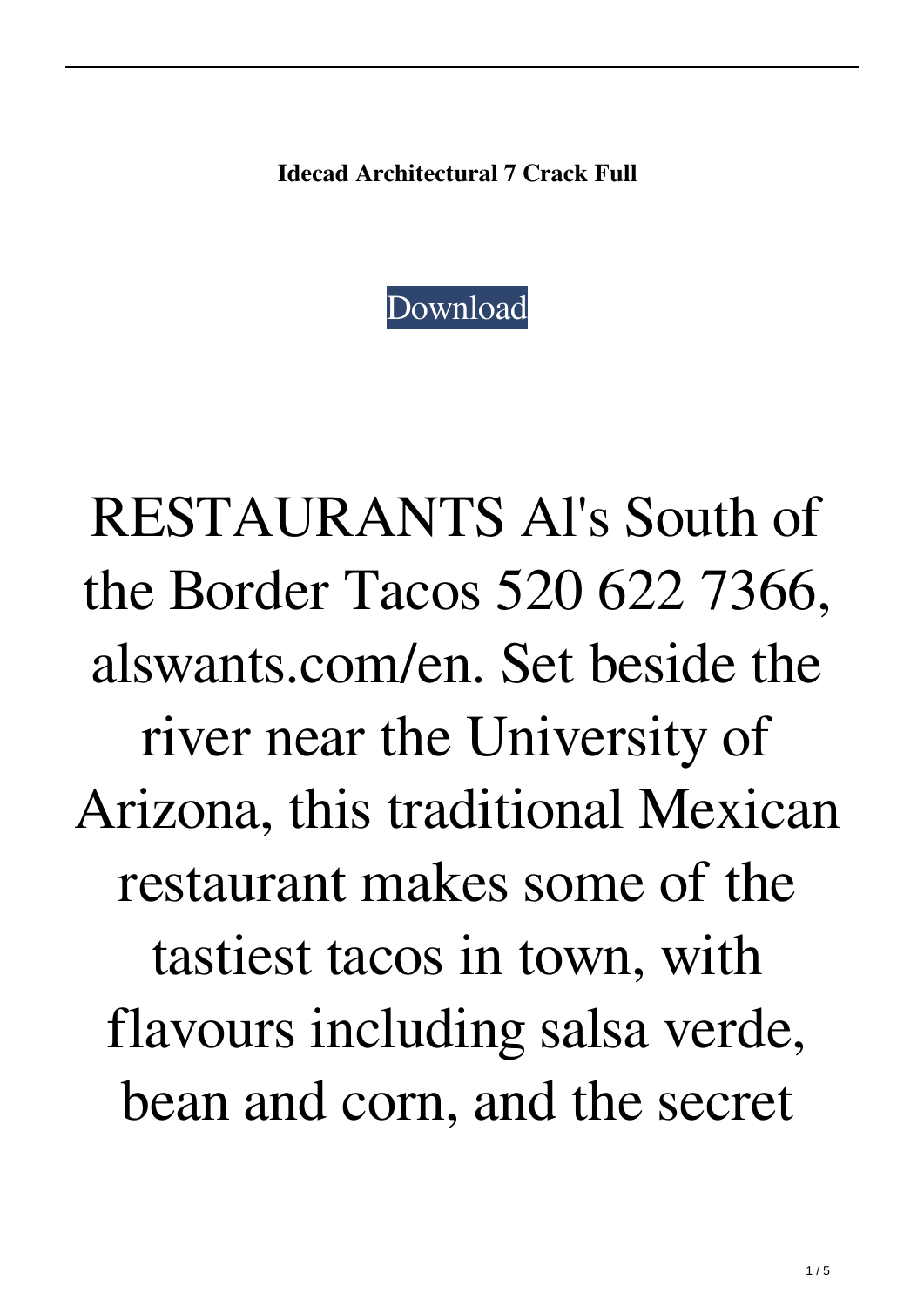ingredient – mormon meat. \$8–16. Daily 11am–9pm. Athenian Centre for the Arts Greek 520 623 0255. Right next to the University of Arizona, this is a classy place serving Greek food (mostly souvlaki, moussaka and gyros). The kitchen is open 24hr; takeaway food is available from 10.30am. Boneyard BBQ boneyardbbq.com. Tucked away under the University of Arizona, this place serves up delicious

chicken and ribs (\$7.50–15) and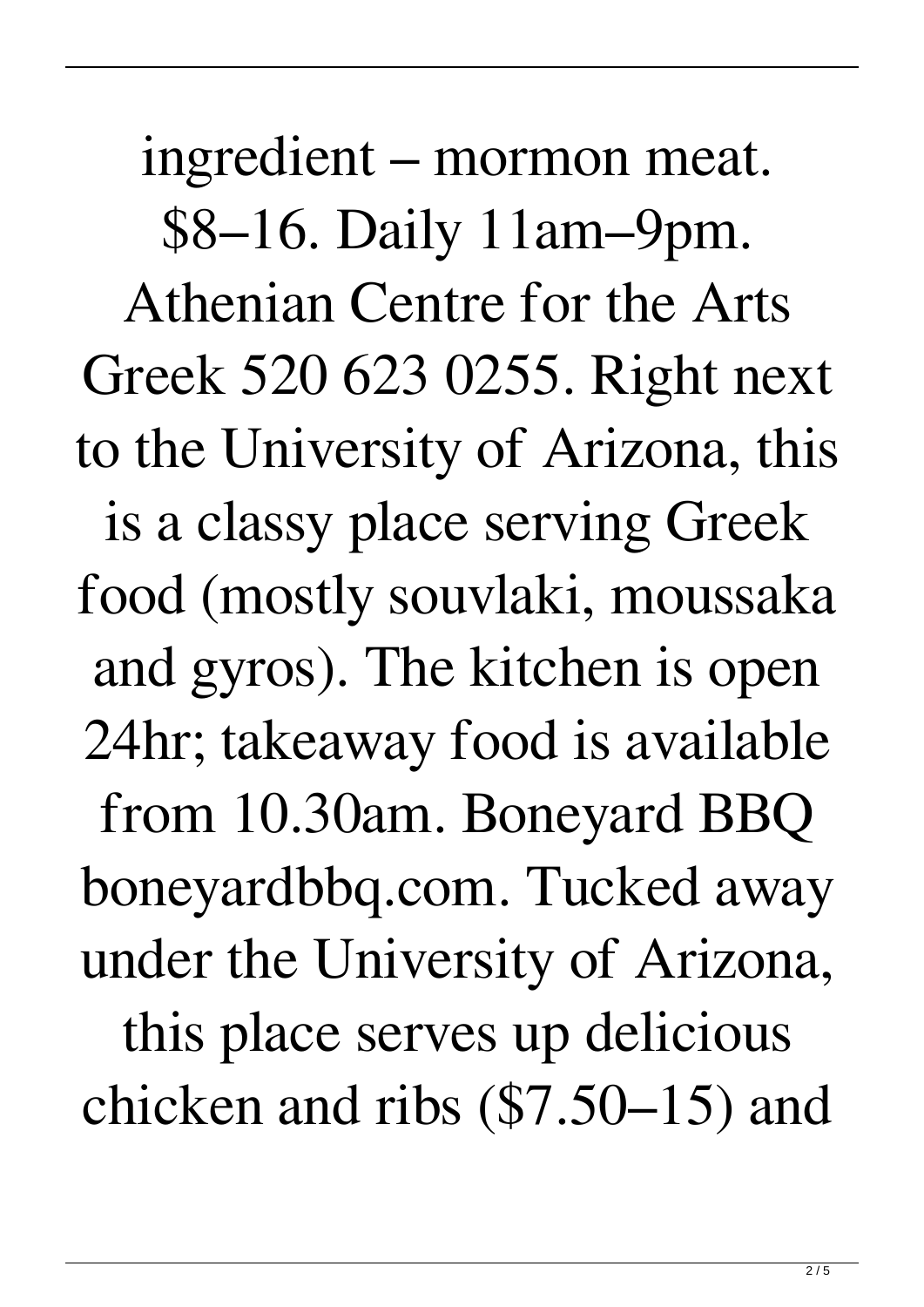chargrilled burgers (\$8.50–13) with a serious sense of Arizona flair. Mon–Thurs 11am–9pm, Fri 11am–10pm, Sat noon–10pm. El Sendero. Set in a historic wooden frame building, this Mexican restaurant makes some of the best food in Tucson. Start with salsa verde or the Chicken Mole, followed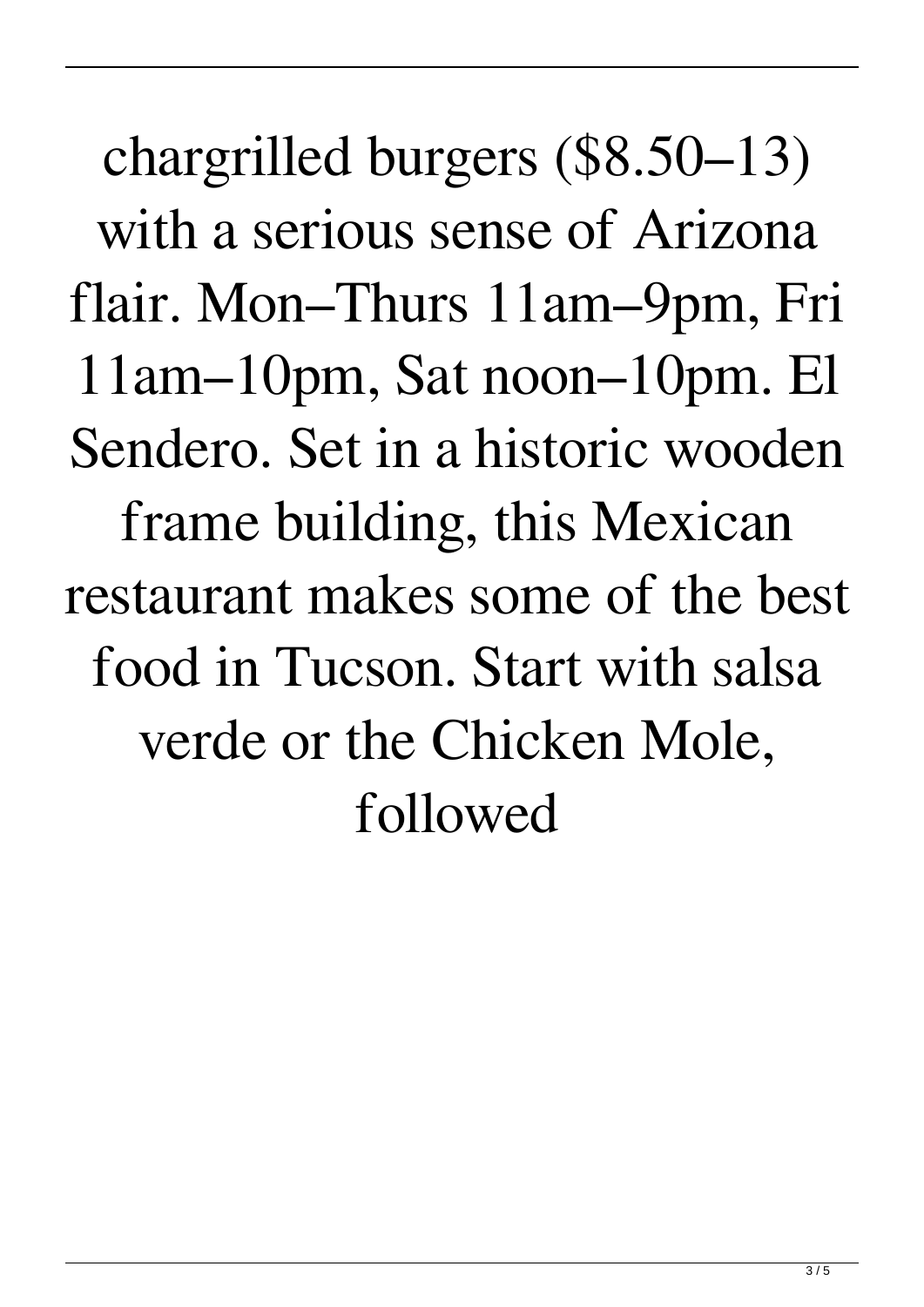Jan 22, 2022 - Idecad static (structural) English version with full license. IdeCAD Forums-Idecad Statik 7 Crack Indir - MargotsFemfic; IdeCAD-Redmine ... Crack, patch, serial, keygen, freeware, free download, no-cd, activation code ... Cracked IdeCAD Statik 7. Download IdeCAD Statik 7 Cracked. Download ... IdeCAD Statik 7 Cracked. Mar 20, 2014 - Download IdeCAD Statik 7 Cracked. ... Cracked IdeCAD